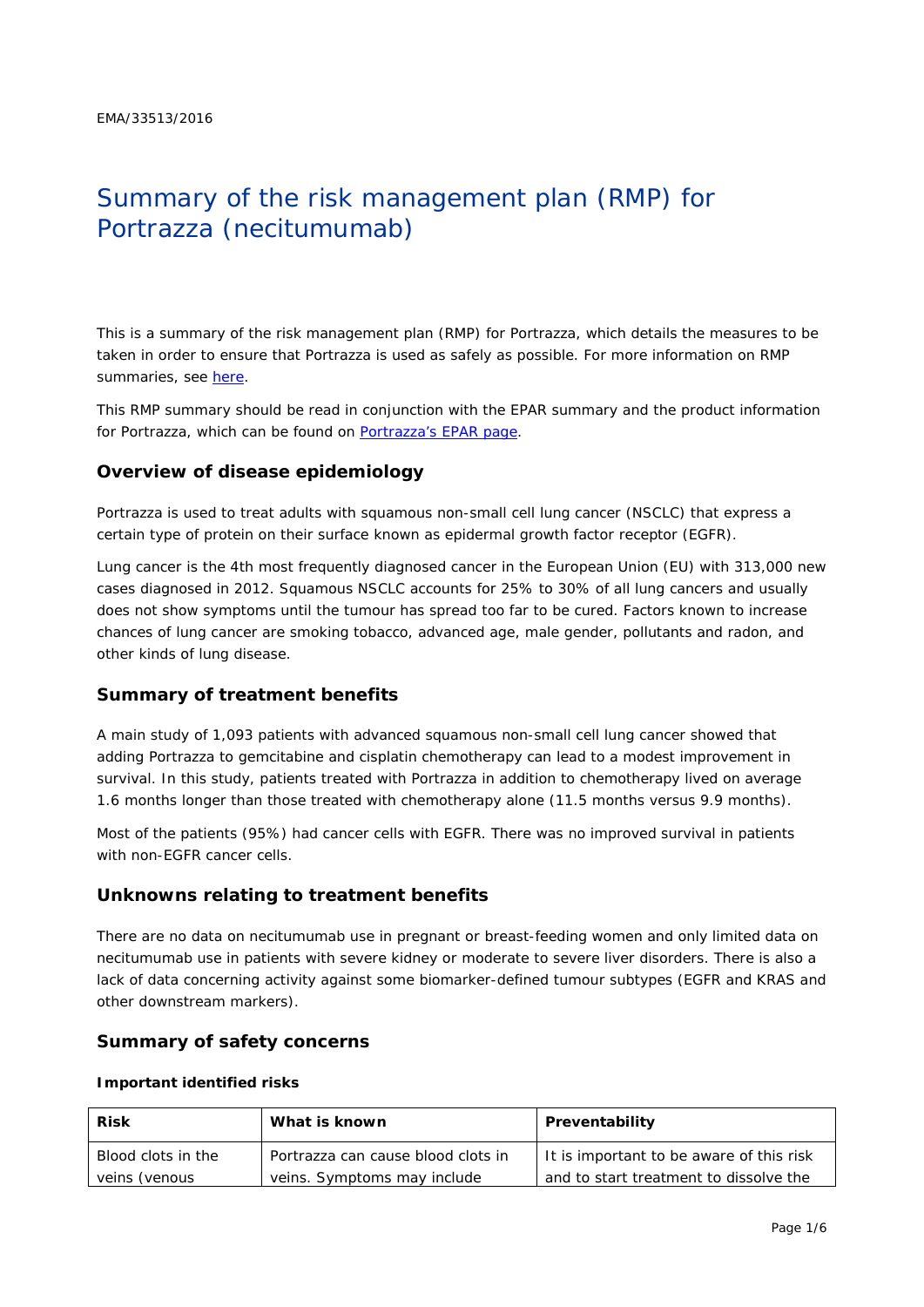| <b>Risk</b>                                                                  | What is known                                                                                                                                                                                                                                                                                                                                                                                         | Preventability                                                                                                                                                                                                                                                                                                                                                                                                                                                                            |  |
|------------------------------------------------------------------------------|-------------------------------------------------------------------------------------------------------------------------------------------------------------------------------------------------------------------------------------------------------------------------------------------------------------------------------------------------------------------------------------------------------|-------------------------------------------------------------------------------------------------------------------------------------------------------------------------------------------------------------------------------------------------------------------------------------------------------------------------------------------------------------------------------------------------------------------------------------------------------------------------------------------|--|
| thromboembolic<br>events [VTEs])                                             | swelling, pain and tenderness of the<br>limb, difficulty breathing, chest<br>pain, and an abnormal heartbeat.<br>Blood clots in veins occur in<br>approximately 8% of patients. The<br>side effects were severe in<br>approximately 4% of patients.                                                                                                                                                   | blood clots as soon as possible after<br>they occur. Patients at risk should<br>receive appropriate preventive<br>treatment before starting Portrazza                                                                                                                                                                                                                                                                                                                                     |  |
|                                                                              |                                                                                                                                                                                                                                                                                                                                                                                                       | The doctor will discuss any preventive<br>measures that may be needed. Patients<br>should be told to go to their doctor or<br>to a hospital if they develop symptoms<br>such as shortness of breath, chest pain<br>and swelling in the limbs.                                                                                                                                                                                                                                             |  |
|                                                                              |                                                                                                                                                                                                                                                                                                                                                                                                       | Blood thinners should be considered<br>before giving Portrazza especially in<br>patients who might be more at risk for<br>clots. The decision to take blood<br>thinners should be made after carefully<br>looking at all the risks for that patient,<br>including the risk of bleeding into a<br>tumour or bleeding from a blood vessel<br>inside a tumour.                                                                                                                               |  |
|                                                                              |                                                                                                                                                                                                                                                                                                                                                                                                       | The doctor should carefully think about<br>the use of Portrazza in patients with a<br>history of blood clots. Caution should<br>be exercised in patients who already<br>have risk factors for blood clots.                                                                                                                                                                                                                                                                                |  |
| Allergic reactions to<br>Portrazza (infusion-<br>related reactions<br>[IRRS] | Allergic reactions (infusion-related<br>reactions) may occur during<br>treatment with Portrazza.<br>The most common reactions that<br>have occurred with Portrazza were<br>hypersensitivity (allergic reaction)<br>and infusion related reactions.<br>Approximately 1.5% of patients<br>receiving Portrazza have had an<br>allergic reaction, with only 0.4% of<br>patients having a severe reaction. | Patients should talk to their doctor<br>about the need for any preventive<br>measures or early treatment. The<br>doctor or nurse will check for side<br>effects during a patient's infusion. If a<br>patient has a severe infusion-related<br>reaction, the doctor may adjust the<br>dose of Portrazza, or may stop<br>Portrazza treatment.<br>Patients will be watched while receiving<br>Portrazza and if needed, treatment will<br>be given if signs of allergic reaction are<br>seen. |  |
|                                                                              |                                                                                                                                                                                                                                                                                                                                                                                                       | In patients who have previously<br>experienced mild hypersensitivity or<br>infusion-related reaction to Portrazza,<br>premedication with a corticosteroid<br>(such as a cortisone cream) and an<br>antipyretic (medicine that reduces<br>fever) in addition to an antihistamine<br>(for treating allergic reactions) is                                                                                                                                                                   |  |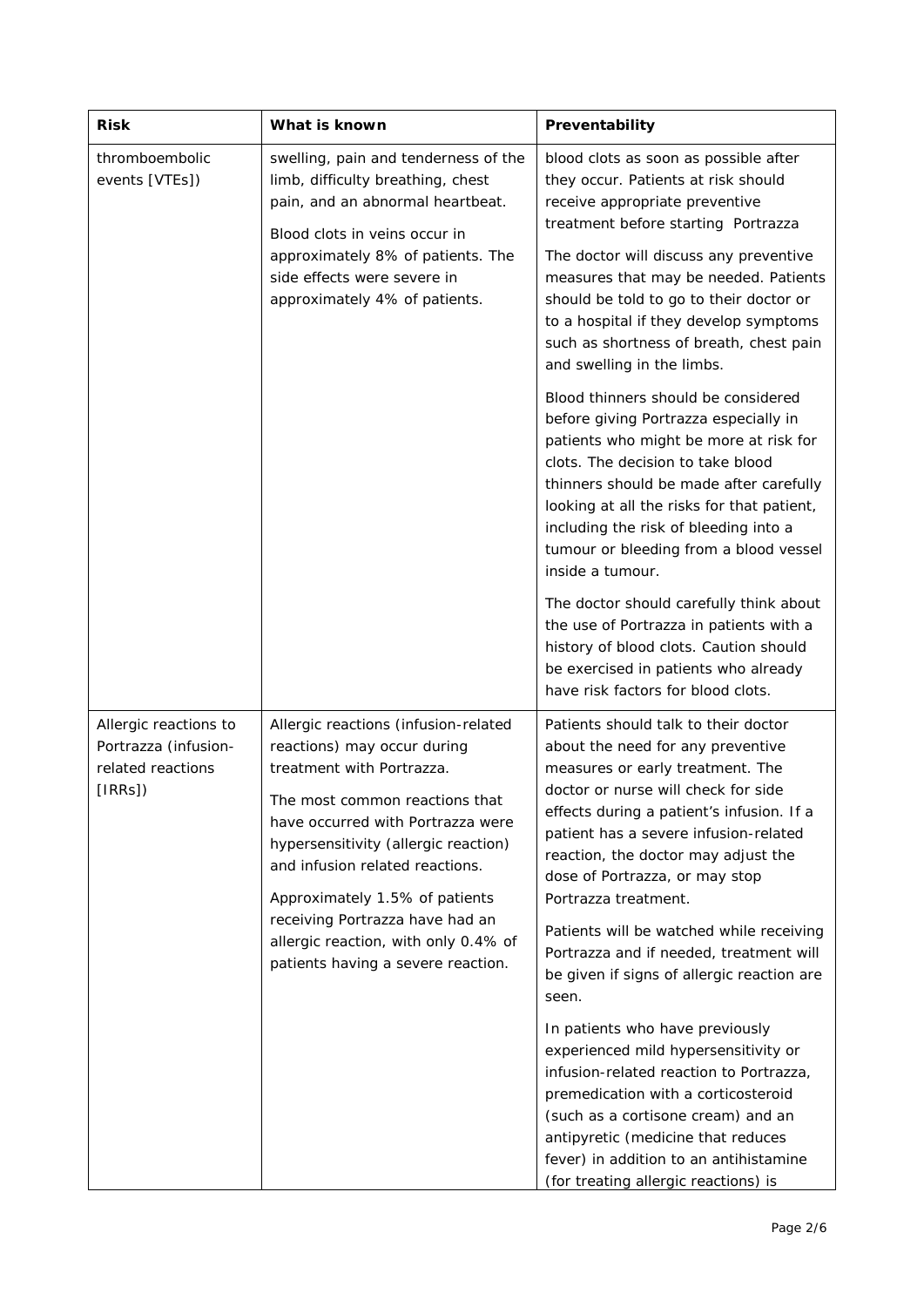| <b>Risk</b>                                                                  | What is known                                                                                                                                                                                                                                                                                                                                                                                                                                                                                                                                                                                                                                                     | Preventability                                                                                                                                                                                                                                                                                                                                                                                                                                                                                                                                                                                                                                                                                                                                                                                                            |  |
|------------------------------------------------------------------------------|-------------------------------------------------------------------------------------------------------------------------------------------------------------------------------------------------------------------------------------------------------------------------------------------------------------------------------------------------------------------------------------------------------------------------------------------------------------------------------------------------------------------------------------------------------------------------------------------------------------------------------------------------------------------|---------------------------------------------------------------------------------------------------------------------------------------------------------------------------------------------------------------------------------------------------------------------------------------------------------------------------------------------------------------------------------------------------------------------------------------------------------------------------------------------------------------------------------------------------------------------------------------------------------------------------------------------------------------------------------------------------------------------------------------------------------------------------------------------------------------------------|--|
|                                                                              |                                                                                                                                                                                                                                                                                                                                                                                                                                                                                                                                                                                                                                                                   | recommended.                                                                                                                                                                                                                                                                                                                                                                                                                                                                                                                                                                                                                                                                                                                                                                                                              |  |
|                                                                              |                                                                                                                                                                                                                                                                                                                                                                                                                                                                                                                                                                                                                                                                   | Trained personnel, medicines and<br>equipment for treating severe infusion<br>reactions should be available during<br>infusions of Portrazza. The clinic or the<br>hospital must also have equipment<br>available to treat the patients if they go<br>into shock or if their heart stops<br>beating.                                                                                                                                                                                                                                                                                                                                                                                                                                                                                                                      |  |
| Blood clots in the<br>arteries (arterial<br>thromboembolic<br>events [ATEs]) | Portrazza can cause blood clots in<br>the arteries. Symptoms may include<br>swelling, pain and tenderness of the<br>limb, difficulty breathing, chest<br>pain, and an abnormal heartbeat.                                                                                                                                                                                                                                                                                                                                                                                                                                                                         | Most blood clots in an artery do not<br>have early warning signs, so it is<br>important to be aware of this risk and<br>to start treatment to dissolve the blood<br>clots early.                                                                                                                                                                                                                                                                                                                                                                                                                                                                                                                                                                                                                                          |  |
|                                                                              | The most common blood clots seen<br>in the arteries were in the form of a<br>stroke (not enough blood flow to the<br>brain) and myocardial infarction<br>(heart attack).                                                                                                                                                                                                                                                                                                                                                                                                                                                                                          | Patients should be told to go to their<br>doctor or to a hospital if they develop<br>symptoms such as shortness of breath,<br>chest pain, arm or leg swelling. The<br>doctor will discuss any preventative<br>measures that may be needed.                                                                                                                                                                                                                                                                                                                                                                                                                                                                                                                                                                                |  |
|                                                                              | In cases of a stroke, the symptoms<br>can include difficulty talking or<br>moving the muscles of the mouth,<br>weakness in the arms or legs on<br>one side, and difficulty speaking or<br>remembering things.<br>For cases of heart attack (not<br>enough blood flow to the heart), the<br>symptoms can include pain in the<br>chest, or along the left arm, sudden<br>weakness or faintness, shortness of<br>breath, and not being able to walk<br>or support yourself.<br>Approximately 4.3% of patients<br>receiving Portrazza in studies<br>developed blood clots in the<br>arteries; and approximately 3% of<br>these blood clots were considered<br>severe. | Medicines to prevent clotting should be<br>considered especially in patients who<br>might be more at risk for clots. The<br>decision to give blood thinners should<br>be made after carefully looking at all<br>the risks for patients, including risks<br>like bleeding into the tumour or<br>damage to the blood vessel wall in or<br>near the tumour.<br>The doctor should carefully think about<br>using Portrazza in patients with a<br>known history of blood clots. Caution<br>should be taken in patients who already<br>have risk factors for blood clots<br>Patients should call their doctor or<br>nurse immediately if symptoms such as<br>swelling, pain, and a sore arm or leg,<br>or coughing and shortness of breath<br>occur. The patient's doctor will discuss<br>with them the need for any preventive |  |
| Very low magnesium<br>levels                                                 | Levels of magnesium in the blood<br>can fall during treatment with<br>Portrazza. Low levels of magnesium                                                                                                                                                                                                                                                                                                                                                                                                                                                                                                                                                          | measures.<br>Patients should be monitored and<br>tested for blood salts (electrolytes),<br>including magnesium before and after                                                                                                                                                                                                                                                                                                                                                                                                                                                                                                                                                                                                                                                                                           |  |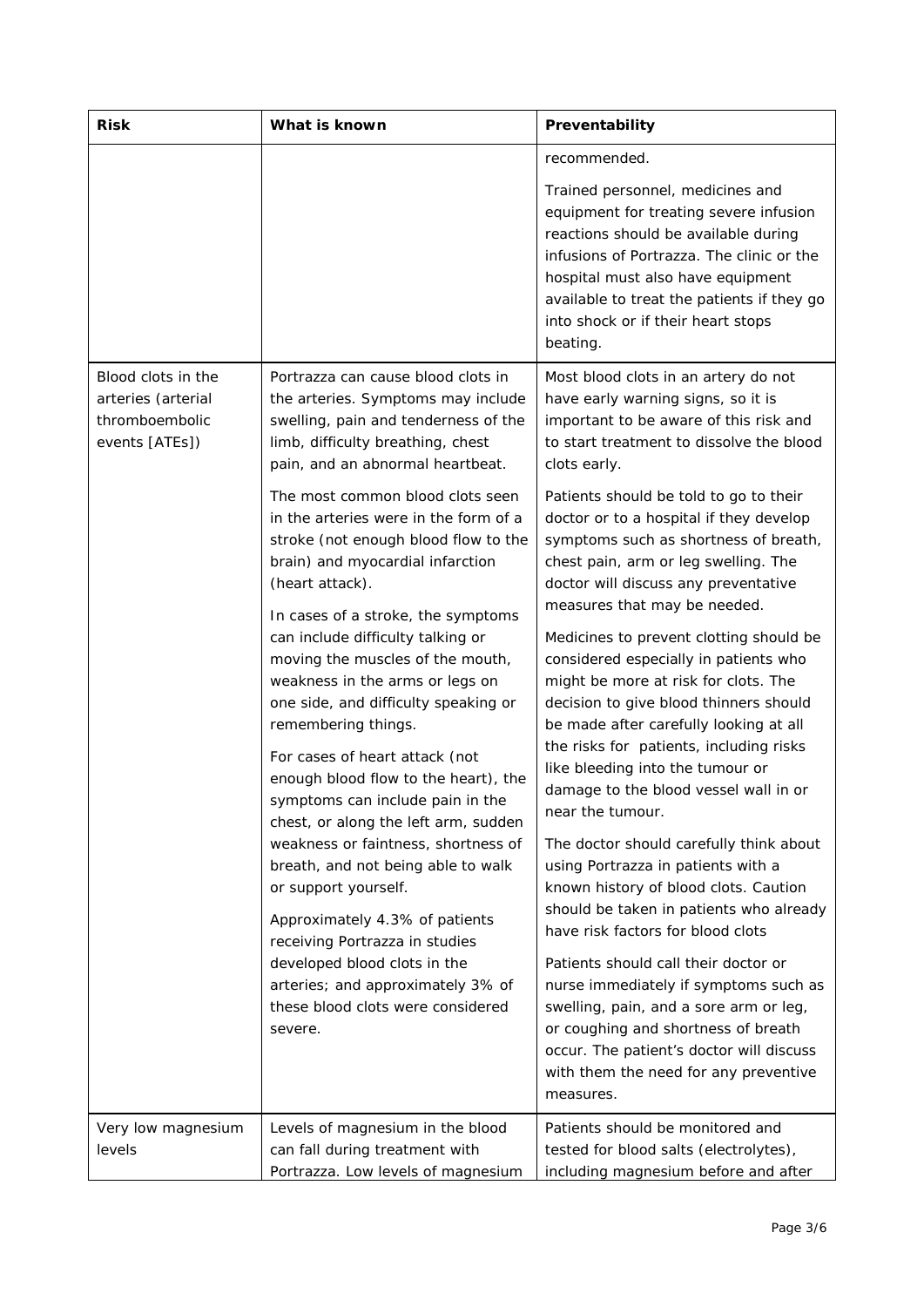| <b>Risk</b>                       | What is known                                                                                                                                                                                                                                                                                                                                                                                                                                                                                                                                                                                                                                                                                                                                                                                                                      | Preventability                                                                                                                                                                                                                                                                                                                                   |  |
|-----------------------------------|------------------------------------------------------------------------------------------------------------------------------------------------------------------------------------------------------------------------------------------------------------------------------------------------------------------------------------------------------------------------------------------------------------------------------------------------------------------------------------------------------------------------------------------------------------------------------------------------------------------------------------------------------------------------------------------------------------------------------------------------------------------------------------------------------------------------------------|--------------------------------------------------------------------------------------------------------------------------------------------------------------------------------------------------------------------------------------------------------------------------------------------------------------------------------------------------|--|
|                                   | are seen in 81% of patients given<br>Portrazza, and may be severe in<br>about 19%.                                                                                                                                                                                                                                                                                                                                                                                                                                                                                                                                                                                                                                                                                                                                                 | receiving treatment with Portrazza. If<br>the patient's level of these substances<br>drops too low, supplements are<br>recommended.                                                                                                                                                                                                              |  |
| Severe skin rash/skin<br>reaction | Skin reactions were reported with<br>Portrazza and they occurred mainly<br>during the first cycle of treatment.<br>Skin-related reactions occur in<br>about 78% of patients given<br>Portrazza and are usually mild to<br>moderate. Severe skin reactions<br>were seen in approximately 6% of<br>patients.<br>Symptoms of severe skin reactions<br>may include acne-like skin<br>conditions and skin rash, dry skin,<br>itchy skin, breaks in the skin, an<br>infection around the nail, and<br>redness, swelling or loss of skin on<br>the palms of the hands or soles of<br>the feet. The skin rash commonly<br>resembles acne and often involves<br>the face, upper chest and back, but<br>can affect any area of the body.<br>Most of these side effects usually<br>disappear over time after the end of<br>Portrazza therapy. | Preventive skin treatments including<br>skin moisturisers, sun screens, topical<br>steroid cream (1% hydrocortisone) and<br>an oral antibiotic (e.g. doxycycline)<br>must be considered.<br>If a patient has a severe skin reaction,<br>the doctor may recommend an<br>adjustment of the dose of Portrazza, or<br>stop treatment with Portrazza. |  |

# *Important potential risks*

| <b>Risk</b>                                                               | What is known                                                                                                                                                                                                                                                                                                                                                                                                                                |
|---------------------------------------------------------------------------|----------------------------------------------------------------------------------------------------------------------------------------------------------------------------------------------------------------------------------------------------------------------------------------------------------------------------------------------------------------------------------------------------------------------------------------------|
| Developmental and<br>reproductive<br>reactions (DART)                     | The effects of Portrazza in pregnant women and on fertility are unknown.<br>Medicines such as Portrazza affect EGFR (epidermal growth factor) which is<br>important for the developing embryo. Portrazza should therefore not be used<br>during pregnancy or in women not using effective contraception unless the<br>potential benefits outweigh the risks to the unborn baby.                                                              |
| Cardiorespiratory<br>disorders (disorders<br>of the heart and<br>airways) | Cases of cardiorespiratory arrest and sudden death were observed in patients<br>treated with Portrazza. The causes of these deaths and their relationship to<br>treatment were not always known. Because lung cancer usually happens in<br>older people, who may also have heart disease or lung problems, they may be<br>at a higher risk of cardiorespiratory arrest and sudden death. Treatment with<br>Portrazza may increase this risk. |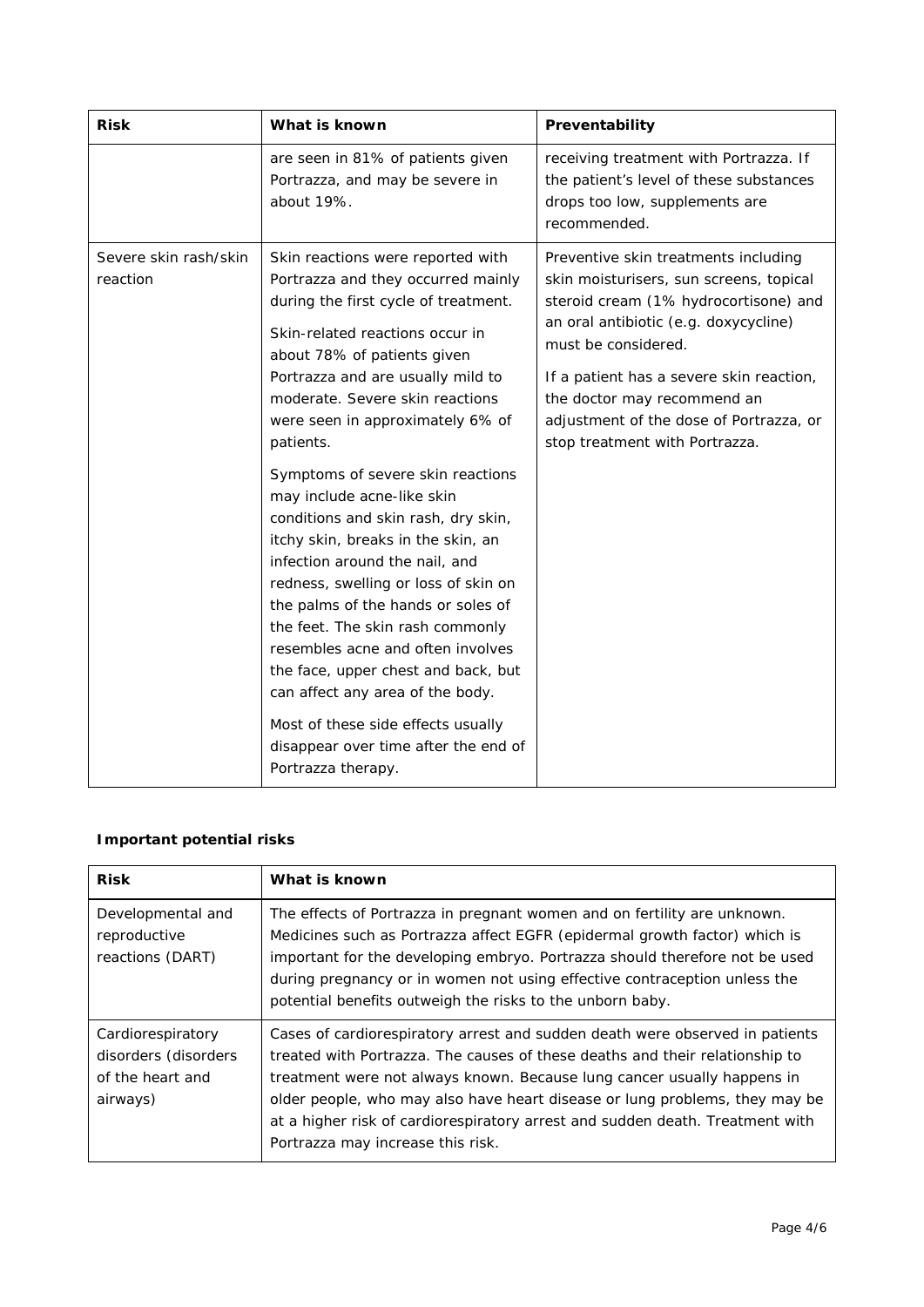#### *Missing information*

| <b>Risk</b>                                                                                | What is known                                                                                                                                                                                       |
|--------------------------------------------------------------------------------------------|-----------------------------------------------------------------------------------------------------------------------------------------------------------------------------------------------------|
| Use in pregnancy and<br>lactation                                                          | Using Portrazza during pregnancy or while breastfeeding is not recommended.<br>There have been no studies using Portrazza during pregnancy or while<br>breastfeeding.                               |
| Biomarker-defined<br>tumour subtypes<br>(EGFR and KRAS and<br>other downstream<br>markers) | Patients with certain tumour types may not respond well to treatment with<br>Portrazza. Physicians may perform specific tests before start of treatment to<br>assess whether Portrazza is suitable. |

# **Summary of risk minimisation measures by safety concern**

All medicines have a summary of product characteristics (SmPC) which provides physicians, pharmacists and other healthcare professionals with details on how to use the medicine, and also describes the risks and recommendations for minimising them. Information for patients is available in lay language in the package leaflet. The measures listed in these documents are known as 'routine risk minimisation measures'.

The SmPC and the package leaflet are part of the medicine's product information. The product information for Portrazza can be found on [Portrazza's EPAR page.](http://www.ema.europa.eu/ema/index.jsp?curl=/pages/medicines/human/medicines/003886/human_med_001953.jsp)

This medicine has special conditions and restrictions for its safe and effective use (additional risk minimisation measures). Full details on these conditions and the key elements of any educational material can be found in Annex II of the product information which is published on Portrazza's EPAR page; how they are implemented in each country however will depend upon agreement between the marketing authorisation holder and the national authorities.

These additional risk minimisation measures are for the following risks:

#### *Blood clots in veins or arteries (venous thromboembolic events or arterial thromboembolic) events and cardiorespiratory disorders*

**Risk minimisation measure**: Educational materials for doctors

Objective and rationale: To provide information on the risk of blood clots and reports of cardiorespiratory disorders

Description: Doctors will be sent educational materials telling them the key conditions for the safe use of Portrazza, including information on cardiorespiratory disorders and on blood clots in veins and arteries. Doctors will be advised to consider treatment to reduce or prevent blood clots for patients with a high risk of blood clots.